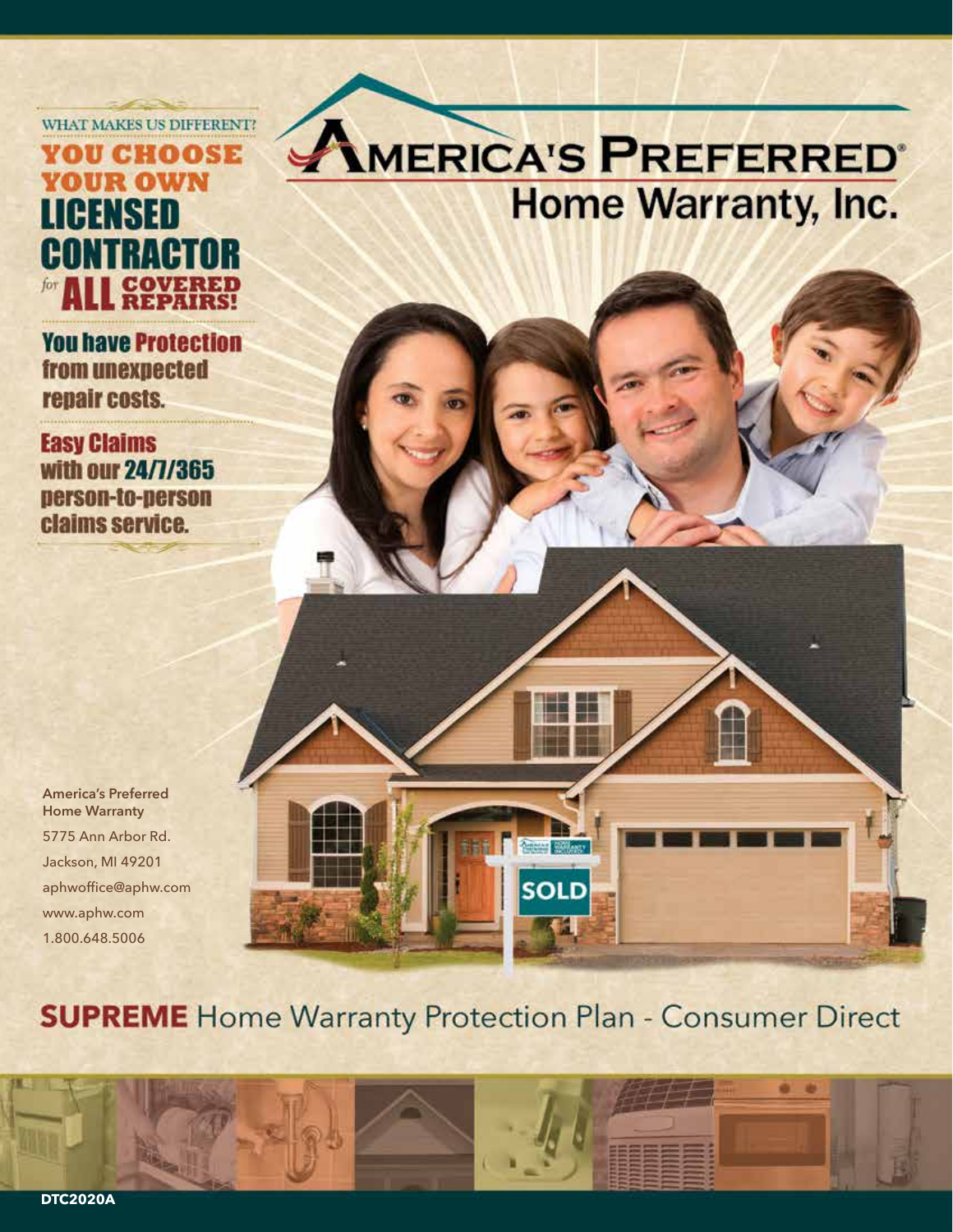### **Q. What is a home warranty?**

**A.** Our home warranty agreement pays toward the repair or replacement of any covered appliance or home system that malfunctions under normal conditions of use. Please review "What Items are Covered?" on page 3. That section features a complete listing of items covered by your APHW warranty.

### **Q. Is everything covered?**

**A.** Please understand that while we try to provide coverage on as much of your home as we can, not everything is covered. Please refer to page 7 under "Limitations of Liability" and "Limitations of Coverage" which will explain all your covered items. Please review "What Items are Covered?" on page 3 for a complete listing of the items which are covered or not.

### **Q. Will I have any out of pocket expenses?**

**A.** You will be responsible for a deductible on every covered service claim. Please remember this is a limited contract, and certain repairs and specific items may not be fully covered. Please refer to "Terms & Conditions" on page 6 for further explanation.

# **Step Easy Claims Process**

## **1. Call or Start a Claim Online:**

**First, make sure the item is covered by your plan.** If the item is listed as covered, start a claim either by Phone or Online:

**Phone:** Call our customer service department and an APHW service representative will take your information and assign you a claim number.

**Online:** Visit aphw.com to start your claim online.

You may then call a local licensed contractor of your choice to diagnose the problem.

## **2. Schedule:**

**Once your contractor arrives, they must first diagnose your problem. Important: Before the contractor does any work, have the contractor call APHW with the diagnosis.**

An APHW customer service representative will speak with you and your contractor to determine the approved dollar amount covered by your warranty. Your contractor may then make the necessary repairs.

## **3. Payment:**

**Your APHW customer service representative will make sure that arrangements for payments are made. You will be required to pay the contractor a deductible for each trade call, or the actual cost, whichever is less.** 

> An APHW customer service representative will follow up with you after the repairs are made to make sure you are completely satisfied with the work that was done.

## **1.800.648.5006 For service call:**

**You must have telephone approval before**  t**having any work done. Reimbursement for services will not be made without prior approval.**

## **24/7/365 Person-to-Person Claims Service**

Available online at **aphw.com**  or on the phone **1.800.648.5006.** We will make every effort to expedite 2 of 12 - DTC2020A **2 of 12 service in case of emergencies.** 

## REMEMBER

Here are your contract number, deductible amount and contract start date so you have them readily accessible when you call to file a claim or renewal:

*Contract Number*

*Deductible*

*Contract Start Date*

**AMERICA'S PREFERRED** me Warranty, Inc. **1.800.648.5006**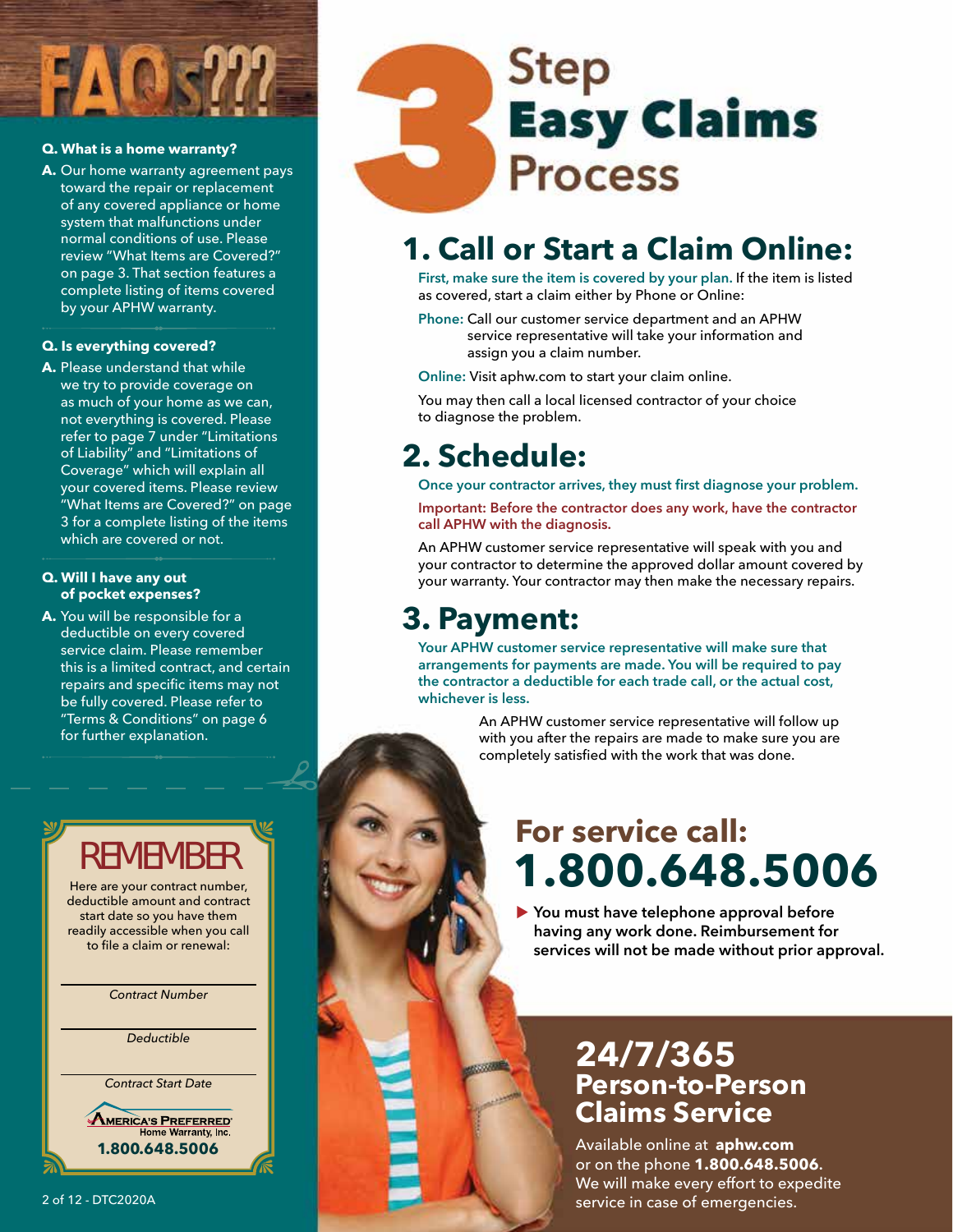# **What Items are Covered?**

### **ATTIC AND EXHAUST FANS**

*Covered:* Switches, controls, motors, bearings and blades. *Not Covered:* **Shutters, belts and filters, circulation or paddle-type fans.**

### **CENTRAL AIR CONDITIONING**

*Covered:* (Electric refrigerant central air conditioning units only.) Coils and compressor, capacitor, motors, thermostat valves, thermostats, leaks in refrigerant lines, liquid suction line dryers, fuses, breakers, disconnect boxes (contactor), wiring, condensing units, evaporative coolers.

*Not Covered:* **Window units, free-standing room units, water cooled units, portable units, any type of gas, lithium/glycol, outside and/or underground components and piping for geothermal including condenser fins, drain pans, cleaning, duct work associated with any gas units, electronic air filters or cleaners, filters, water towers, evaporative cooling pads, energy management systems, or recovery of refrigerant and chillers. Zone controls, zone motors, dampers, and leak tests.**

## **ELECTRICAL**

*Covered:* Electrical breakers, wiring, panels and sub-panels, plugs, fuses, switches, conduit, junction box, central vacuum systems. Garage door openers (motors, push buttons, control boards, drive mechanisms, chains).

*Not Covered:* **Service entrance cables, garage doors, meter boxes, counter balance mechanisms, rollers and remote sensing units, tracks, infrared sensors, any loss due to water seepage along service cable, any loss from overload or power failure, any electrical items or wiring located outside the perimeter of the principal dwelling and attached garage.**



### **HEATING SYSTEM**

*Covered:* Central heating system including electric, gas, oil, gravity (centrally ducted only), steam or hot water heat systems, ductwork, interior gas lines, thermostats, relays and wiring. Heat exchanger and/or combustion chamber, electric heat pump, burners, circuit board, igniter, flame sensor, transformer, gas valves, baseboard convectors, pumps, motors, switches, heating elements.

*Boiler systems only:* Zone valves, geothermal and/or water source heat pump components and parts located within the foundation of the home or attached garage which cool and/or heat the home.

*Not Covered:* **Outside and/or underground components and piping for geothermal and/or water source heat pumps, well pump and well pump components for geothermal and/or water source heat pumps. Free-standing or portable heating units, through-wall units, coal or wood burning equipment, fuel oil or propane gas storage tanks, fuel oil lines, registers, electronic air filters and cleaners, vents, space heaters, registers, grills, filters, solar heating systems, radiators, fireplaces, clocks, chimneys and chimney liners, recovery of refrigerant and cleaning and energy management systems. Leak tests. Zone controls, zone motors and dampers**.



## **HUMIDIFIER**

*Covered:* Permanently mounted furnace humidifier including pans, housing, motors, fans, humidistats, transformers, valves and lines.

*Not Covered:* **Humidifier pads, media elements, brushes, atomizers or back flush units.**



### **KITCHEN APPLIANCES**

*Coverage is limited to primary kitchen area.* 

*Covered:* (Note: All appliances must be built-in.) Free-standing range, built-in oven, cooktop, built-in dishwasher (pump, motor, timers, gaskets, spray arm, seals, air gap, latches, switches and heating element, control board), built-in microwave, garbage disposal, refrigerator (compressor only).

*Not Covered:* **Water dispenser, cracked or broken thermal shells, any loss or damage of a cosmetic nature such as denting, chipping, the cost of attaining access, replacement or repair of countertops or cabinets, racks, baskets, clocks, timers, rollers, glass or ceramic cooktops, self-cleaning mechanisms, cooking accessories, doors, door hinges, knobs, keypads, interior lining, door glass, latches, meat probes, rotisseries, shelves, ice makers, ice crushers, soap dispensers, beverage dispensers, broken interior, loss due to rust-out and food spoilage, recovery of refrigerant, and freezers which are not an integral part of refrigerator.**

## **EXECUTE PLUMBING SYSTEMS**

*Covered:* Drains and standard faucets, leaks and breaks to water, vent, gas or sewer lines, waste lines, assembly parts within the toilet tank, valves to shower, tub diverter, interior hose bibs, stoppage in drain, vent and sewer lines; angle stops and risers. Clearing of stoppages with rotary machine (cleaning same lines after 14 days has elapsed shall be considered a new claim and is subject to a new deductible). The foregoing is covered only within the perimeter of the main foundation of the home including attached garage. Permanently installed sump pumps (ground water only).

*Not Covered:* **Sinks, bathtubs, fixtures, exterior hose bibs, filters, sewage ejector pumps, shower-base pans, shower enclosures, tub enclosures, toilet wax ring seals, toilet bowl and tank, caulking, grouting, tile fields, lawn sprinklers, leach beds, root damage, any loss arising out of a condition of chemical or mineral deposits, water residue, rust-out, or insufficient capacity drain, low or high pressure, loss arising from porcelain cracking, chipping, dents or other externally caused physical damages, storage or holding tanks, auxiliary sump pumps. Sewage lines located outside the main foundation of the home and blockages from tree roots and foreign objects.**



*Covered:* Rolled roofing, asphalt shingles and flashing from water leaks only, and must occur during coverage period for coverage to apply.

*Not Covered:* **Roof mount installations, roof vents, roof vent boots, gutters, drain lines, pre-existing leaks, leaks in any deck or balcony, leaks due to ice damming. Leaks which are caused by, or which result from, any of the following: damage due to persons walking or standing on the roof, missing and/or broken tiles or shingles, repairs or construction not performed in a workmanlike manner, failure to perform normal roof maintenance, replacement of entire roof, rotten wood, flat and/or hot tar roof, or acts of God such as tornado, hurricane, earthquake, fire, and lightning. Water damage must occur in the roof located over the primary living area excluding attached garage.**



*Covered:* Septic tank and line from house, baffles, sewage ejector pump and switches.

*Not Covered:* **Drain field, tile fields and leach beds, clean out, insufficient capacity, and blockages from tree roots and foreign objects.**

*(Continued next page)*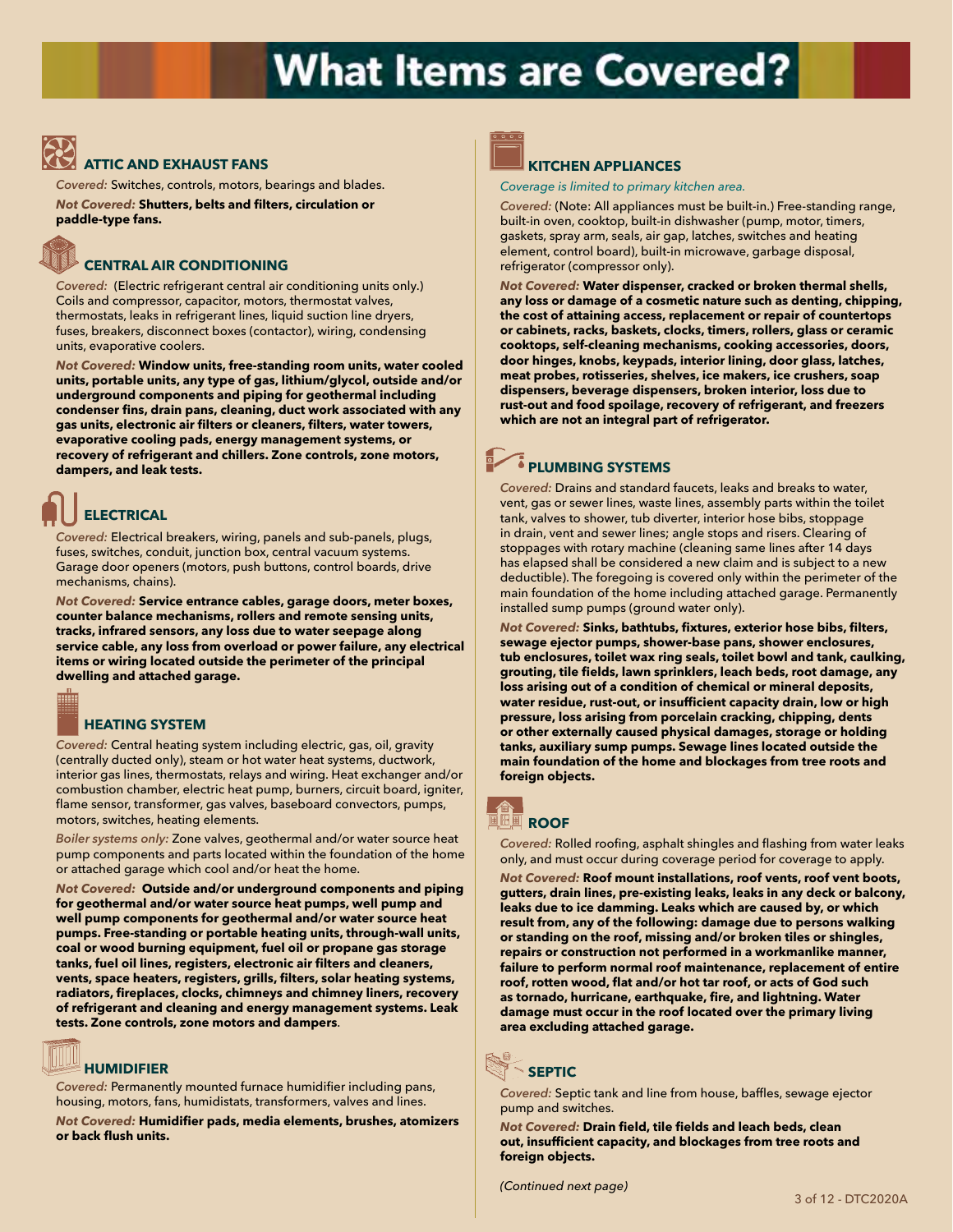### **TRASH COMPACTOR**

*Covered:* All parts and components excluding lock-key assembly.

*Not Covered:* **Removable buckets.**

## **WATER HEATER**

*Covered:* Electric, gas and tankless. Control thermostat and thermocouple, gas valves, pressure and temperature relief valve, heating elements, drain valve and instant hot water dispensers, dip tubes, blower motor, heat exchanger, burners, igniter, temperature sensor.

*Not Covered:* **Oil hot water tanks, and loss arising as a result of chemical, mineral deposits, sediments, insufficient capacity, water residue or rust-out.**

### **WATER WELL PUMP**

*Must be primary water source. Covered:* Well pumps, valves and regulators.

*Not Covered:* **Pressure tanks, piping or electrical lines leading to or connecting pressure tank and primary dwelling, well casings, holding or storage tanks and re-drilling of well, screens, points, well pump if used for lawn sprinkler system or other like system.**

> **Some coverage is subject to additional limitations as provided in the Terms and Conditions Section of the Supreme Home Warranty Service Agreement.**

## **Preferred Upgrade**

#### **CEILING FAN** Must be located in main dwelling.

#### **CENTRAL AIR (ADDS)**

Refrigerant recovery, registers and grills, cost for crane to install roof mounted covered replacement air conditioner unit \$200 maximum.

#### **CENTRAL HEAT (ADDS)**

Registers, grills and heat lamps.

#### **CODE VIOLATIONS**

When the correction of code violation(s) is required to affect a covered repair or replacement of a heating, plumbing or electrical "Component Part," APHW will pay up to \$250 aggregate to correct the code violation(s). APHW will not simply pay to remove the violation.

#### **KITCHEN APPLIANCES/ADDITIONAL REFRIGERATORS (ADDS)**

Refrigerator control board, refrigerant recovery and recharge, ice maker and ice/beverage dispenser and their respective equipment; trash compactor lock and key assembly, buckets; built-in dishwasher racks, baskets and rollers; built-in microwave interior lining, glass door, clocks and shelves; oven/range interior lining, clocks, rotisseries, racks, handles, knobs and dials.

#### **SPECIAL ELECTRICAL PACKAGE**

Fire/Burglar alarm, lighting fixtures, doorbell, garage door opener - hinges, springs, keypads and remote transmitters.

**WATER HEATER (ADDS)**

Failure due to chemical, mineral deposits, and sediment build-up.

**PLUMBING (ADDS)** Toilets replaced with like quality up to \$200 per occurrence.



### **ADDITIONAL REFRIGERATORS**

**(INCLUDES FREE STANDING FREEZERS & WINE COOLERS)**  *Covered:* Compressor.

*Not Covered:* **Cracked or broken thermal shells, any loss or damage of a cosmetic nature such as denting, chipping, the cost of attaining access, keypads, interior lining, door glass, latches, shelves, broken interior, loss due to rust-out and food spoilage, refrigerator control board, ice maker/beverage dispenser and their respective equipment, recovery of refrigerant.** 

#### **CLOTHES WASHER & DRYER**

*Covered:* All parts and components except: Those listed under "not covered."

*Not Covered:* **Soap dispensers, filter screens, plastic mini-tub, dials and knobs, lint screen, venting, and damage to clothing.**

#### **GAS FIREPLACE (PERMANENTLY INSTALLED)**

*Covered:* Gas valve, pilot, thermocouple, wall switch associated with ignition or fan, blower motor. *Not Covered:* **Remote systems, decorative logs, mechanical hinges, glass, damper, flue or firebox.**

#### **INGROUND POOLS/SPAS**

*Covered:* All components and parts of the heating, pumping, and filtration system. A spa, including an exterior whirlpool and hot tub is also covered along with a swimming pool, if the units utilize common equipment. If they do not, coverage is limited to the option selected for either the spa or the pool. **PREMIUM/SALT WATER/SPA** adds salt water components and cells.

*Not Covered:* **Skimmers, pool sweeps, pool sweep motors, lights, liners, jets, concrete-encased, underground electrical, gas or plumbing lines, cleaning equipment, solar equipment, structural defects, all above ground pools.**

#### **JETTED BATHTUBS**

*Covered:* Mechanical parts and components as follows: Accessible electrical controls, accessible plumbing lines, air pumps, drains, gaskets, and primary circulation pump motor.

*Not Covered:* **Bathtub shell, caulking and grout, failures due to dry operation of equipment, gaining access to piping, jets, electrical and component parts, tiles and marble, and tub enclosure.**

#### **SPRINKLER SYSTEM**

*Covered:* Leaks and breaks of PVC lines, timers, bubbler heads, gate valves, solenoids, shut off valve and other activated controls.

*Not Covered:* **Hydraulic systems; sprinkler heads with problems caused by abnormal wear and tear such as, but not limited to: Pet damage, lawn mower damage, freezing, vehicular damage, damage by roots or soil, improper installations, and adjustments or cleaning and human damage, sprinkler lines below pavement or decorative structures below hard surface.** 

#### **TERMITE CONTROL**

*Covered:* Spot treatment for existing Subterranean Termite infestation located in the interior of the home or exterior of the main foundation/ perimeter of the home and attached garage.

*Not Covered:* **Decks, fences, and infestation or treatment of any area farther than 24 inches away from the main foundation/ perimeter of the home, preventative treatments; any repairs or damages due to subterranean termites.** 

#### **WATER SOFTENER**

*Covered:* Domestic Water Softener, brine tank and connecting water lines.

*Not Covered:* **Insufficient or excessive water pressure, color or purity of water, filters, resin beds, salt replacement, rust or corrosion, normal maintenance, purification systems, and all rented/leased water softeners.**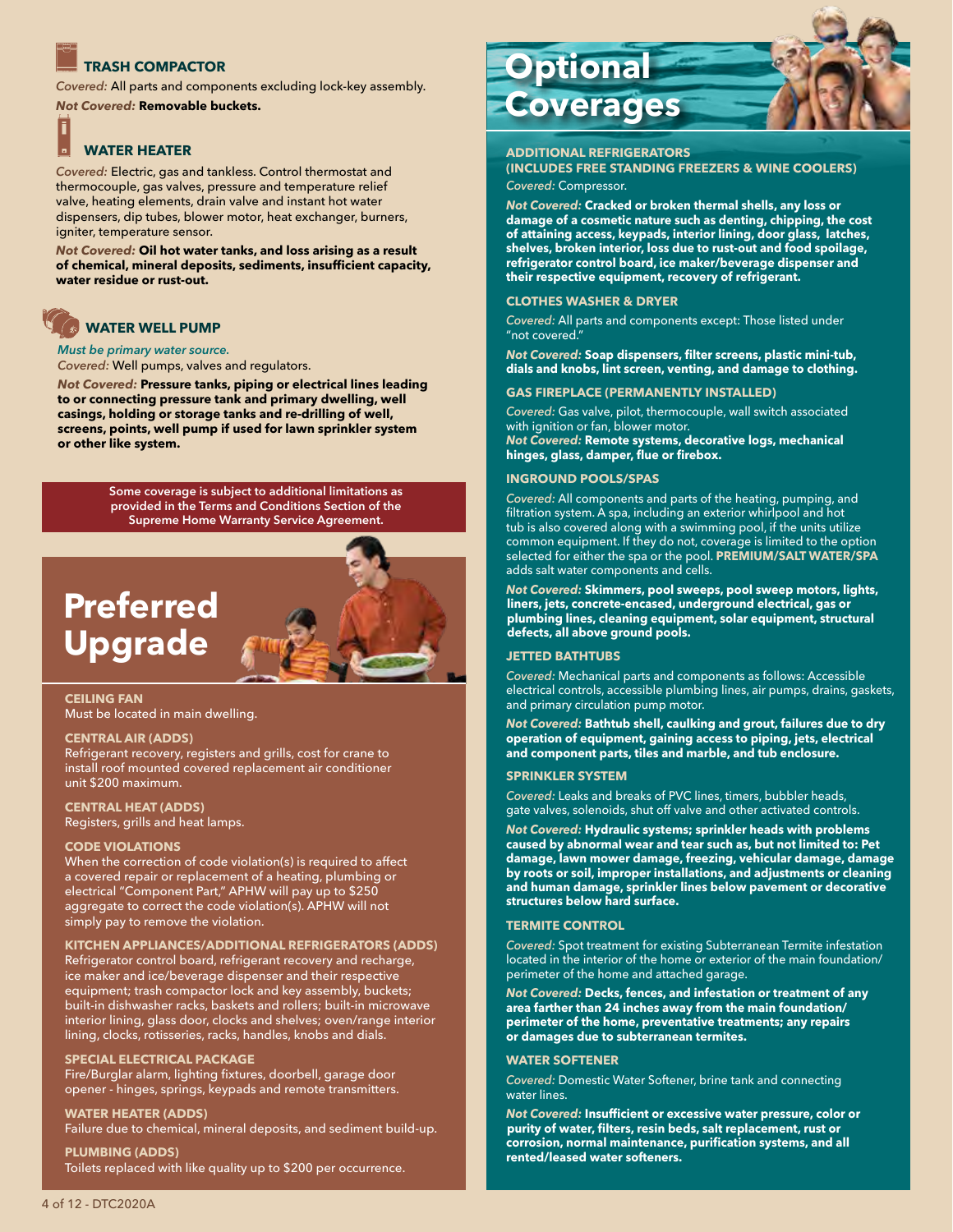## **Coverage Plans**

|                                                        | <b>STANDARD</b><br><b>COVERAGE</b> | <b>PREFERRED</b><br><b>UPGRADE</b> |
|--------------------------------------------------------|------------------------------------|------------------------------------|
|                                                        |                                    |                                    |
| Attic & Exhaust Fans                                   | ٠                                  |                                    |
| <b>Built-In Dishwasher</b>                             | $\bullet$                          |                                    |
| <b>Built-In Microwave</b>                              | $\bullet$                          |                                    |
| <b>Built-In Oven</b>                                   | $\bullet$                          |                                    |
| <b>Central Air Conditioning</b>                        | $\bullet$                          |                                    |
| <b>Central Vacuum</b>                                  | ٠                                  |                                    |
| Duct Work                                              | $\bullet$                          |                                    |
| <b>Electrical System</b>                               | $\bullet$                          |                                    |
| <b>Free-Standing Range/Cooktop</b>                     | $\bullet$                          |                                    |
| <b>Garage Door Opener</b>                              | $\bullet$                          |                                    |
| <b>Garbage Disposal</b>                                | ٠                                  |                                    |
| <b>Heating System</b>                                  | $\bullet$                          |                                    |
| <b>Hotel Benefits</b>                                  | $\bullet$                          |                                    |
| Humidifier                                             | $\bullet$                          |                                    |
| <b>Instant Hot Water Dispenser</b>                     | ٠                                  |                                    |
| <b>Permanently Installed Sump Pump</b>                 | $\bullet$                          |                                    |
| Plumbing                                               | $\bullet$                          |                                    |
| Refrigerator                                           | $\bullet$<br>$\bullet$             |                                    |
| <b>Roof Leak Repair</b><br><b>Septic System</b>        | $\bullet$                          |                                    |
| Stoppages                                              | $\bullet$                          |                                    |
| Trash Compactor (built-in)                             | $\bullet$                          |                                    |
| <b>Water Heater</b>                                    | ٠                                  |                                    |
| <b>Water Well Pump</b>                                 | $\bullet$                          |                                    |
| <b>Built-in Dishwasher (Adds):</b>                     |                                    | $\bullet$                          |
| <b>Racks, Baskets and Rollers</b>                      |                                    |                                    |
| <b>Built-in Microwave (Adds):</b>                      |                                    | $\bullet$                          |
| Interior Lining, Glass Door,                           |                                    |                                    |
| <b>Clocks and Shelves</b>                              |                                    |                                    |
| <b>Ceiling Fan</b>                                     |                                    | ۰                                  |
| <b>Central Heat (Adds):</b>                            |                                    |                                    |
| <b>Registers, Grills</b>                               |                                    |                                    |
| and Heat Lamps<br><b>Central Air (Adds):</b>           |                                    | $\bullet$                          |
| <b>Refrigerant Recovery, Cost</b>                      |                                    |                                    |
| of Crane, Registers & Grills                           |                                    |                                    |
| Garage Door Opener (Adds):                             |                                    | ٠                                  |
| Hinges, Springs, Keypads,                              |                                    |                                    |
| and Remote Transmitters                                |                                    |                                    |
| Oven/Range (Adds):                                     |                                    |                                    |
| Interior Lining, Clocks,                               |                                    |                                    |
| Rotisseries, Racks, Handles,<br><b>Knobs and Dials</b> |                                    |                                    |
|                                                        |                                    |                                    |
| Refrigerator (Adds):<br>Refrigerant Recovery,          |                                    | ۰                                  |
| Control Board, Ice Maker                               |                                    |                                    |
| and Ice/Beverage Dispenser                             |                                    |                                    |
| <b>Special Electrical Package:</b>                     |                                    | $\bullet$                          |
| Fire/Burglar Alarm,                                    |                                    |                                    |
| <b>Lighting Fixtures,</b><br>Doorbell                  |                                    |                                    |
| Toilets (Adds):                                        |                                    | ۰                                  |
| <b>Replaced With</b>                                   |                                    |                                    |
| Like Quality                                           |                                    |                                    |
| <b>Trash Compactor (Adds):</b>                         |                                    | $\bullet$                          |
| Lock and Key                                           |                                    |                                    |
| <b>Assembly, Buckets</b>                               |                                    |                                    |
| Water Heater (Adds):                                   |                                    | c                                  |
| <b>Sediment Buildup</b>                                |                                    |                                    |
| \$250 toward Code Violations                           |                                    | c                                  |

# **Pricing Information**

**One Year Plan Options:**

| <b>Monthly Payment Options:</b>                                                                                                                                                                                                    |  |
|------------------------------------------------------------------------------------------------------------------------------------------------------------------------------------------------------------------------------------|--|
|                                                                                                                                                                                                                                    |  |
|                                                                                                                                                                                                                                    |  |
|                                                                                                                                                                                                                                    |  |
| $\bullet$ . The contract of the contract of the contract of the contract of the contract of the contract of the contract of the contract of the contract of the contract of the contract of the contract of the contract of the co |  |

**SASS** 

# **Optional Coverage**

**One Year Plan Options:**

### **Monthly Payment Options:**

*IMPORTANT: If the Preferred Upgrade has been selected and the property is a multiple family dwelling, the upgrade package must be purchased for each unit.*

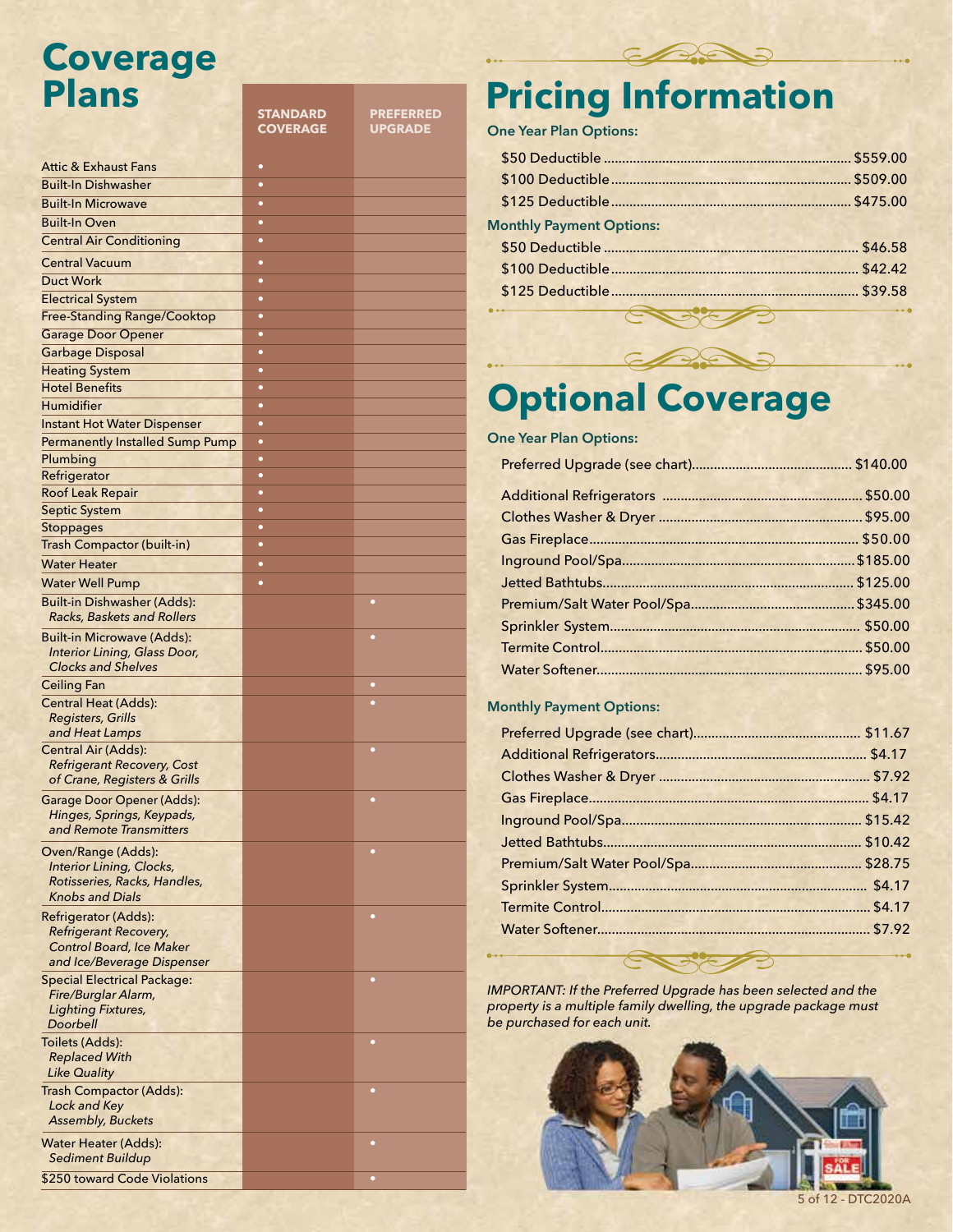#### **PERFORMANCE OF SERVICE**

Please read your coverage carefully. Should you need service, telephone the Customer Service department at 1-800-648-5006 or visit aphw.com to start a claim online. Service is available 24 hours a day, seven days a week; you must have telephone approval before having any work done. The Customer Service department will make every effort to expedite service in emergencies. You will be required to pay a deductible per trade call, or the actual cost, whichever is less. If any additional repairs have been made during a service call to items not covered by this agreement, you will be required to pay those expenses.

#### **PAYMENT**

Payment is due to ensure coverage.

#### **DEFINITIONS**

- 1. **Agreement, Contract, Service Contract, Home Warranty** means this Agreement which You have purchased from Us and which includes the completed agreement on page 11 of this document.
- 2. **"Company"** means **America's Preferred Home Warranty, Inc. (APHW)**, 5775 Ann Arbor Rd. Jackson MI 49201 1.800.648.5006
- 3. **"Component Part"** means covered item as listed on the **"What Items are Covered?"** page.
- 4. **Contract Fee** means the amount you paid for this **Agreement,** as shown on the **Supreme Home Warranty Agreement** page.
- 5. **Deductible** means the amount You are required to pay, as shown on pages 5 and 11, per repair for covered **Breakdowns**.
- 6. **Breakdown** means a failure of a covered item that is due to normal wear and tear.
- 7. **Provider** means the party obligated to perform or arrange to perform services pursuant to the terms of this **Agreement** and is also known as the **Obligor, Extended Service Contract Provider, Service Contract Provider** and **Service Contract Maker.** The **Provider** of this **Agreement** is America's Preferred Home Warranty, Inc., 5775 Ann Arbor Rd. Jackson MI 49201 1.800.648.5006
- 8. **Agreement Page** (page 11 of this document) means the document which must be attached to and becomes part of this **Agreement**. It lists information regarding **You, Your Covered Property, Plan** selected, and other vital information.
- 9. **We, Us, Ours** means the **Provider of this Agreement**.
- 10. **You** and **Your** means the **Agreement** holder as shown on the Agreement Page (page 11), or the person to whom this Agreement was properly transferred.
- 11. The term **"non-payment"** as used in this **Agreement** shall include any monthly payment that does not clear, is returned as dishonored, is declined, or otherwise fails, on being first processed.

#### **CONTRACT COVERAGE**

This contract provides protection, at a reasonable cost, against breakdown of specific items you have due to normal wear and tear. This agreement is not intended to replace responsibility for minor repairs or normal maintenance. It does not cover everything. It may not cover the entire cost of repair or replacement of a covered item. A deductible is required for each APHW covered repair. Please read the following terms and conditions carefully. They describe the terms of your coverage and how to obtain service.

#### **THIS CONTRACT COVERS ONLY THOSE ITEMS WHICH ARE:**

- 1. Located in a single-family residence and/or condo.
- 2. In place, operative and located within the main perimeter of the main foundation of the home, including any attached garage, located at the address shown, on the effective date of this contract.
- 3. Not located in rooms or buildings used for commercial or business purposes.
- 4. Specified as "Covered" on the page of the Agreement brochure titled "What Items are Covered?" If a system and/or item is not listed as covered, then it is NOT COVERED.

#### **CUSTOMER SERVICE**

1. Telephone service is available 24 hours a day, 7 days a week. You must contact the Company to place a claim. No claim forms are used. When service is required, call APHW at 1.800.648.5006 to open a claim or visit aphw.com to start a claim online. After receiving a claim number you may call the licensed contractor of your choice. After your contractor has diagnosed the situation, you must call one of our customer service representatives so they can speak to the contractor while they are at your home to approve the repair and set up payment with the contractor. Please remember, there is no payment or reimbursement without prior approval. In case of furnace failure during periods of freezing temperatures, service will be initiated immediately and will be completed as soon as reasonably possible. If service cannot be initiated immediately due to conditions beyond the control of the Company and the homeowner must leave the home, upon prior authorization by the Company, the Company will pay up to \$75.00 per night for no more than a three-night hotel stay.

- 2. A deductible is required for each APHW covered repair. If repairs are made to parts of additional systems, a separate deductible will apply to each system repaired.
- 3. It is the discretion of the Company to determine whether a covered system or component is to be replaced or repaired. Replacement is based on like kind or of better efficiency. For air conditioning or heating equipment, like kind includes equal or a better energy efficiency rating. For air conditioning equipment, this is the SEER rating. When replacement systems of exact dimensions are not available, the Company will be responsible for installation of like kind equipment, but not for the cost of carpentry or construction to necessitate the different dimensions. The Company is not responsible for upgrades or matching colors or brands, and is not limited to brand names. Determination of the operating condition as of the agreement effective date and the nature of any failure will be made by us based upon the professional opinion of our claim staff reflecting, but not limited to, your approved contractor's diagnosis.
- 4. APHW allows the homeowner to choose their own licensed contractor. You must call APHW first. APHW requires that the service provider diagnose your problem, and then contact APHW for approval of the proposed work. APHW will recommend a licensed contractor for you if you do not have an approved licensed contractor in your area, or if you would rather have APHW recommend the licensed contractor. The contractor must be licensed and bonded.
- 5. If no covered defects are discovered or repaired during a service call, the homeowner is responsible for the entire cost of the service call.
- 6. No additional deductible will be required where service work fails within 30 days after the service call, unless otherwise noted.

#### **LIMITATIONS OF COVERAGE**

- A. The **maximum aggregate liability** of the Warranty is **\$25,000**.
- B. Commercial-like or Ultra-Premium Appliances or Combination Appliances: **\$1,000 maximum** (e.g. Viking, Wolf, Dacor, and all commercial-like or ultra-premium appliances).
- C. The maximum aggregate liability for repairs or replacement, regardless of the number of claims for repairs or replacement, or the number of systems/units:
	- 1. Heating systems **\$2,250** (see item C3 for systems that heat or cool) (**\$1,500** for steam or hot water heating systems): hot water heat system boiler must have auto boiler feed; steam heat must have low water cut-off valve. **\$1,500** for geothermal and/or water source heat pump components and parts located within the foundation of the home or attached garage which cool and/or heat the home. The Company covers multiple systems for heating and air conditioning (Hot water, steam and geothermal systems are not covered for multiple systems). EXCEPT: Not Covered: outside or underground piping and components for geothermal and/or water source heat pumps, well pump and well pump components for geothermal and/or water source heat pumps.
	- 2. The air conditioning system is **\$2,250**.
	- 3. Systems that heat and cool, unless otherwise specified, **\$2,250**. This includes, but is not limited to, Gas Pack and Heat Pump systems.
	- 4. Roof leak repair, **\$550; roof vent not covered**.
	- 5. Concealed plumbing or enclosed wiring (drains, vent piping, leaks and breaks in plumbing or wiring), duct work, **\$500**. This limit includes access, diagnosis, repair or replacement and restoring or resurfacing to a rough finish.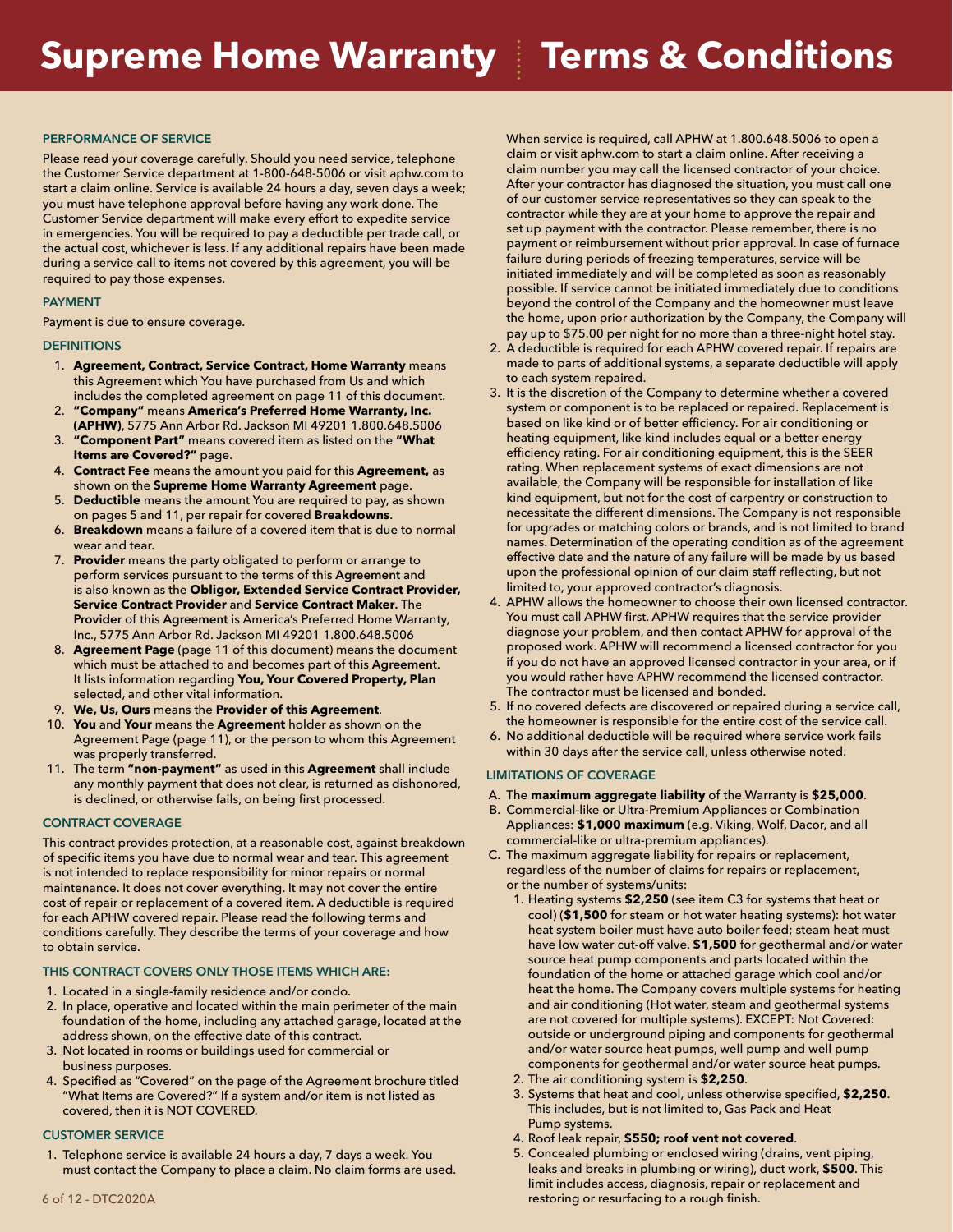- 6. Pool/spa (must be built-in) heater and filtration system & jetted bathtub **is limited to \$600**. Premium/saltwater pool/spa upgrade is **\$1,200**.
- 7. Washer and dryer, water well pump (must be primary source of water), and septic is **\$400**.
- 8. Water softener is **\$600**.
- 9. Humidifier is **\$500**.
- 10. The special electrical package is **limited to \$1,000** per contract. (See "Limitations of Coverage," C18, Special Electric Coverage.)
- 11. Sump Pump: Primary sump pump only. Auxiliary pump not covered.
- 12. Water heater is **\$500** (chemical, mineral deposits, and sediments are covered with Preferred Upgrade only).
- 13. Refrigerator is **\$1,000**.
- 14. Additional Refrigerators **\$1,000**.
- 15. Termite Control is **\$500**.
- 16. Sprinkler Systems is **\$250**.
- 17. Gas Fireplace is **\$400**.
- 18. Preferred Upgrades: Central Heat adds: registers, grills and heat lamps. Central Air adds: refrigerant recovery, reclaim and disposal, registers and grills. Cost for crane to install roof mounted covered replacement air conditioner unit **\$200 maximum**. Plumbing adds: toilets replaced with like quality up to **\$200 per occurrence**. Water Heater adds: sediment build-up. Special Electrical Package Includes: fire/burglar alarm, lighting fixtures, doorbell, garage door opener - hinges, springs, keypads and remote transmitters, ceiling fans. Appliances/Additional Refrigerators adds: refrigerator control board, refrigerator refrigerant recovery, ice maker and ice/beverage dispenser and their respective equipment; trash compactor lock and key assembly, buckets; built-in dishwasher racks, baskets and rollers; built-in microwave interior lining, glass door, clocks and shelves; oven/range interior lining, clocks, rotisseries, racks, handles, knobs and dials. Ceiling Fan: must be located in main dwelling. Code violations: when the correction of code violation(s) is required to affect a covered repair or replacement of a heating, plumbing or electrical "Component Part," APHW will pay up to **\$250 aggregate** to correct the code violation(s). APHW will not simply pay to remove the violation. IMPORTANT: If the Buyer Preferred Upgrade has been selected and the property is a multiple family dwelling, the upgrade package must be purchased for each unit, if it is not selected for each unit, any shared systems and/or appliances will not be covered.

#### **LIMITS OF LIABILITY**

- 1. The Company will not reimburse you for services performed without Company authorization. You must call APHW at 1.800.648.5006 or visit aphw.com to start a claim online for service. No claims will be honored after coverage period. You must obtain a claim number from APHW, either by phone or online, before calling a contractor.
- 2. The Company will not pay for any additional costs or related expenses which may be required to complete repairs, nor will the Company upgrade equipment or improve due to lack of capacity, previous improper installation, previous repair of or design of appliances, systems and components; or problems occurring because of modifications or alterations to appliances, systems or components, or failure to meet building or zoning code requirements or violations, city, county, state, federal, or any utility regulations or upgrades required by law.
- 3. Common areas or facilities of mobile home parks and condominiums are not covered.
- 4. Company is not responsible for repairs or replacements required as a result of: missing parts, fire, war, flood, smoke, water damage, lightning, freeze-up, earthquake, theft, storms, accidents, nuclear explosions, reaction, radiation or radioactive contamination, insurrection, extreme or unusual climate conditions, rust-out, corrosion, riots, vandalism, code violations, improper installation, acts of God, pest damage or misuse, structural changes, water failure and/or electrical surges, soil movement or mud, or failure to clean or maintain as instructed by the equipment manufacturer. Nor is the Company responsible for repairs of any cosmetic defects or cost of cleaning of equipment or parts.
- 5. Company is not liable for consequential or secondary damage from any covered item for property damage or personal injury, nor for service relating to any toxic materials or asbestos.
- 6. Company has the sole responsibility in determining whether to repair or replace.
- 7. Company's liability is limited to systems failure due to normal wear and tear. Approval amounts for systems beyond manufacturer's/ industry standard life expectancy are the sole discretion of the Company.
- 8. Company is not responsible for any computerized or electronic energy management, lighting, or appliance management systems.
- 9. Company is not responsible for failure to provide reasonable service due to conditions beyond its control; including but not limited to, delays in obtaining equipment, parts, or labor difficulties.
- 10. Items not covered for the first 30 days after are: any improper operation or malfunction due to rust for any system or component, appliance or pools/spas, and collapsed duct work.
- 11. Company is not responsible for additional charges to install or remove non-related equipment or systems in order to make a covered repair.
- 12. This contract is non-cancellable except for non-payment of contract fees, deductibles and/or service call fees, fraud or misrepresentation of facts, material to the issuance of this contract.
- 13. Company will not be obligated to service any system or appliance classified by manufacturer as commercial, leased equipment, stolen, vandalized, not properly maintained or connected, misused, neglected, consequential damages, abnormal use or damages due to inadequate capacity as determined/diagnosed by a licensed service contractor in the specific field and/or Company.
- 14. The type of service, repair or replacement and/or second opinion, will be at the Company's sole discretion. APHW is not responsible for any costs due to repair, replacement, installation and labor of any covered system or part while under existing manufacturer's warranty or third party service plan/agreement. Any inspections, reports, findings and/or disclosures will be made available to APHW upon request.
- 15. Anyone doing work on covered items is in no way a representative or agent of Company.
- 16. Coverage will not be provided if APHW is not notified when a problem is discovered and in all events prior to the expiration of this contract. All repairs under this Contract must be completed within 30 days of the date Company is first notified or the claim will be permanently closed unless, for good cause shown by the homeowner, Company agrees in writing to permit consideration of the claim at a later time.

#### **GENERAL**

- 1. The parties agree that Venue for any dispute arising under this Agreement shall be Jackson County Michigan. The parties further agree that, in any action arising under this Agreement, if APHW is the Prevailing Party it shall recover its costs and actual reasonable attorney fees.
- 2. This Agreement may be renewed at the option of the Company and where permitted by State Law. Prior to renewal, the Company will notify the homeowner of the proposed renewal terms and costs.
- 3. The Company reserves the right to seek a second opinion for any service call.
- 4. The Company reserves the right to purchase back the warranty program if the party is not satisfied with the Home Warranty Plan. APHW will return the pro-rated purchase price of this Agreement, less any fees and/or costs incurred for repairs, to the party that purchased this Agreement.
- 5. This Agreement may be terminated by either party upon written notice to the other for any of the following reasons:
	- a. Misrepresentation concerning any covered item or any other fact related to the Agreement;
	- b.Non-payment of contract fees or service fees;
- c. Abuse, threatening or harming, or endangering the safety and/or well being of any APHW employee.
- 6. America's Preferred Home Warranty, Inc. is bonded.
- 7. By signing this contract, you authorize APHW to contact you by phone, mail and/or electronically.
- 8. This is not an insurance policy; our obligations under this agreement are backed by its Full Faith and Credit.
- 9. If ownership of the covered premises changes during the contract term, you must notify APHW at 1.800.648.5006, within 30 days of property transfer for the contract to be transferred to the new owner of the covered premises.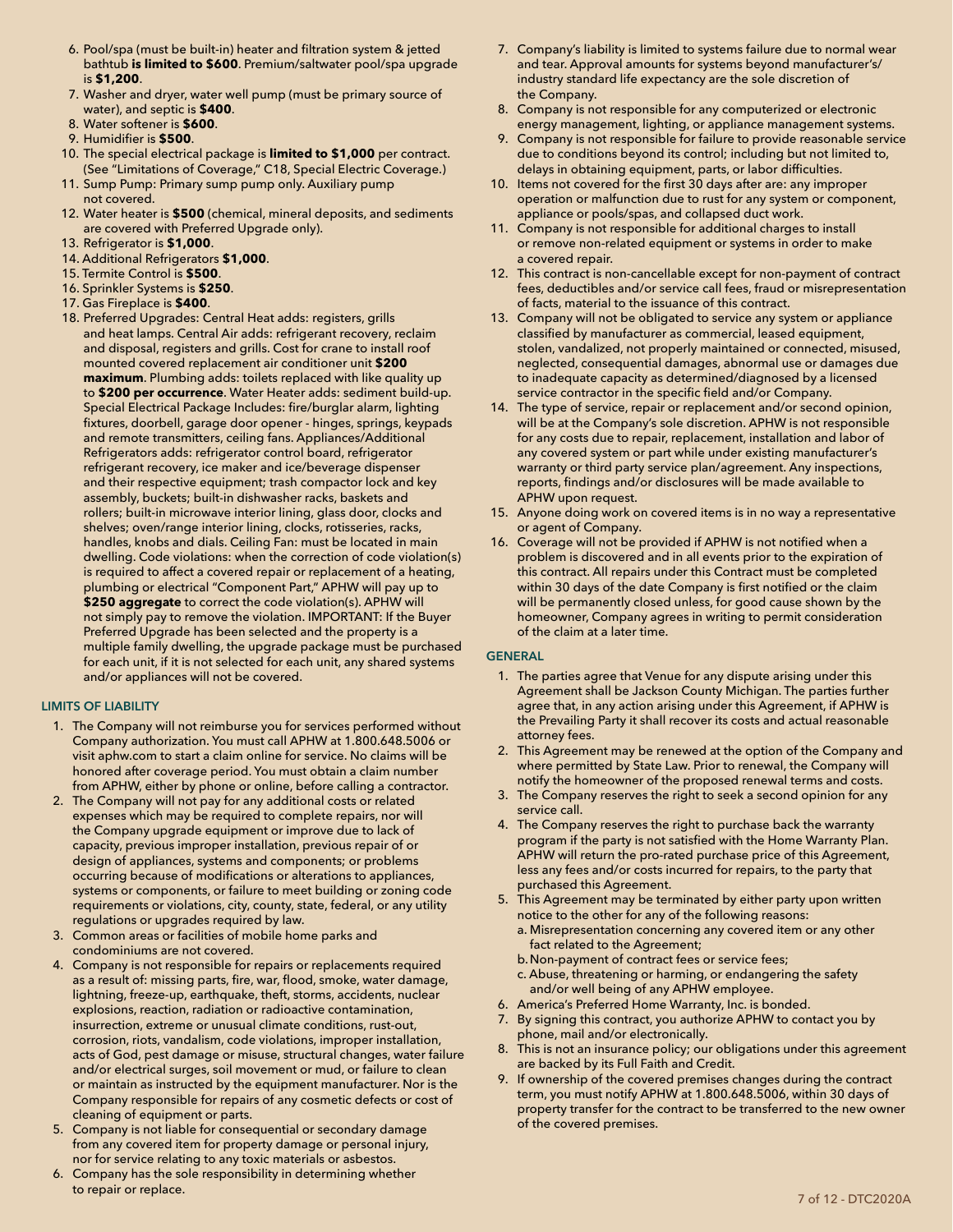#### **MULTIPLE UNITS**

- 1. If this contract is for a duplex, triplex, or fourplex dwelling, all units within such dwelling must be covered by an APHW warranty agreement for coverage to apply to common systems and appliances (e.g. Triplex = 3 warranty agreements).
- 2. Except as otherwise provided in this section, common systems and appliances are not covered.

#### **MANUFACTURED HOMES**

- 1. Manufactured homes must have a permanent address.
- 2. Manufactured homes over 20 years old have a \$500 limit on heating. There is also a \$500 limit on air conditioning.
- 3. Manufactured homes during the moving of location from one to another will not be covered from the time of disconnect until 30 days after hook-up (by an approved contractor) to the second location. Notice must be given to the warranty company of the moving and address change of the home.

#### **SPECIAL STATE REQUIREMENTS:**

**Regulation of Home Warranty Agreements may vary widely from state to state. Any provision within this Agreement which conflicts with the laws of the state where the covered home is located shall automatically be considered to be modified in conformity with applicable state laws and regulations as set forth below. The following state specific requirements apply if Your Agreement was purchased in one of the following states and supersede any other provision within Your Agreement terms and conditions to the contrary.**

#### **ALABAMA RESIDENTS ONLY:**

The venue for any dispute arising under this agreement by Alabama contract holders will be interpreted and enforced according to the laws of the State of Alabama.

#### **Cancellations and Refunds**

You may cancel this Agreement by informing Us of Your cancellation request within 30 days of the purchase of the Agreement and You will receive a 100% refund of the full Agreement Fee of Your Agreement, provided no claims have been paid. If Your cancellation request is made more than 30 days from the date of purchase, or if a claim has been paid within the first 30 days, You will receive a pro-rata refund of the Contract Fee, minus any paid claims and less an administrative fee not to exceed 10% of the Contract Fee.

If You request cancellation of this Agreement within thirty (30) days of the purchase date of the Agreement and the refund is not paid or credited within forty-five (45) days after return of the Agreement to Us, a ten percent (10%) penalty will be added to the refund for every thirty (30) days the refund is not paid. This provision applies only to the original purchaser of the Agreement. If You cancel this Agreement, the administrative fee shall not exceed the lesser of 10% of the Contract Fee or twenty-five dollars (\$25.00). Any refund may be credited to any outstanding balance of Your account and the excess, if any, returned to You.

If We cancel this Agreement We must provide You with a written notice at least 5 days prior to cancellation at Your last known address, with the effective date for the cancellation and the reason for cancellation. Prior notice is not required if the reason for cancellation is nonpayment of the Contract Fee, or a material misstatement by You relating to the covered property or its use. If We cancel this Agreement, You will receive a refund based upon one-hundred percent (100%) of the unearned pro-rata Contract Fee of this Agreement.

#### **Transfer of Coverage/Agreement**

If ownership of the covered premises changes during the contract term, you must notify APHW at 1.800.648.5006, within 30 days of property transfer for the contract to be transferred to the new owner of the covered premises.

#### **Use of Non-Original Manufacturer Parts**

We will approve the use of non-original manufacturer parts in providing the services we are required to perform under this Agreement.

#### **ARIZONA RESIDENTS ONLY:**

#### **Cancellations and Refunds**

If Your cancellation request is made more than thirty (30) days from the date of purchase, or if a claim has been paid within the first thirty (30) days, You will receive a pro-rata refund of the Contract Fee, less an administrative fee not to exceed 10% of the pro-rata refund. We may not cancel this Agreement except for fraud, material misrepresentation, or nonpayment by You. Notice of such cancellation will be in writing and given at least thirty (30) days prior to cancellation. This Agreement will be interpreted and enforced according to the laws of the state of Arizona. In no event will claims be deducted from any refund.

#### **ARKANSAS RESIDENTS ONLY:**

#### **Cancellations and Refunds**

You may cancel this Agreement by informing Us of Your cancellation request within 30 days of the purchase of the Agreement and You will receive a 100% refund of the full Contract Fee of Your Agreement, provided no claims have been paid. If Your cancellation request is made more than 30 days from the date of purchase, or if a claim has been paid within the first 30 days, You will receive a pro-rata refund of the Contract Fee, minus any paid claims and less an administrative fee not to exceed 10% of the Contract Fee.

If You request cancellation of this Agreement within thirty (30) days of the purchase date of the Agreement and the refund is not paid or credited within forty-five (45) days after return of the Agreement to Us, a ten percent (10%) penalty will be added to the refund for every thirty (30) days the refund is not paid. This provision applies only to the original purchaser of the Agreement.

If We cancel this Agreement We must provide You with a written notice at least 15 days prior to cancellation at Your last known address, with the effective date for the cancellation and the reason for cancellation. Prior notice is not required if the reason for cancellation is nonpayment of the Contract Fee or a material misrepresentation or substantial breach of duties by You relating to the covered property or its use. If We cancel this Agreement, You will receive a refund based upon one-hundred percent (100%) of the unearned pro-rata Contract Fee of this Agreement.

#### **Transfer of Coverage/Agreement**

If ownership of the covered premises changes during the contract term, you must notify APHW at 1.800.648.5006, within 30 days of property transfer for the contract to be transferred to the new owner of the covered premises.

#### **Use of Non-Original Manufacturer Parts**

We will approve the use of non-original manufacturer parts in providing the services we are required to perform under this Agreement.

#### **COLORADO RESIDENTS ONLY:**

This service contract may be covered by the provisions of the "Colorado Consumer Protection Act" or the "Unfair Practices Act," articles 1 and 2 of title 6, C.R.S., and that a party to such a contract may have the right of civil action under such laws, including obtaining the recourse or penalties specified in such laws.

#### **GEORGIA RESIDENTS ONLY:**

This is not a contract of insurance.

This Agreement does not cover consequential damages that result from a covered breakdown or normal wear and tear.

This Agreement only provides coverage for one-family or two-family residential building structures. This Agreement also does not provide coverage for condominium units if they are within a building structure that houses more than two families.

Our obligations under this Agreement are insured under a Surety Bond issued by Philadelphia Indemnity Insurance Company, 4050 Crums Mill Road, Suite 201 Harrisburg, PA 17112. You are entitled to make a direct claim against this company if We fail to pay any claim or refund within 60 days after You have filed proof of loss with Us.

Arbitration results will be non-binding relative to contracts issued to Georgia residents.

#### **Cancellations and Refunds**

You may cancel this Agreement by informing Us of Your cancellation request within 30 days of the purchase of the Agreement and You will receive a 100% refund of the full Agreement Fee provided no claims have been paid. If Your cancellation request is made more than thirty (30) days from the date of purchase, or if a claim has been paid within the first thirty (30) days, You will receive a pro-rata refund, less 10% of the refund amount due. We may not cancel this Agreement except for fraud, material misrepresentation, or nonpayment by You. Notice of such cancellation will be in writing and given at least thirty (30) days prior to cancellation. If We cancel this Agreement, You will receive a 100% pro-rata refund. In no event will claims be deducted from any refund. This Agreement will be interpreted and enforced according to the laws of the state of Georgia.

#### **ILLINOIS RESIDENTS ONLY:**

THIS IS NOT A CONTRACT FOR INSURANCE.

#### **IOWA RESIDENTS ONLY:**

The issuer of this contract is subject to regulation by the insurance division of the department of commerce of the state of Iowa. Complaints which are not settled by the issuer may be sent to the insurance division.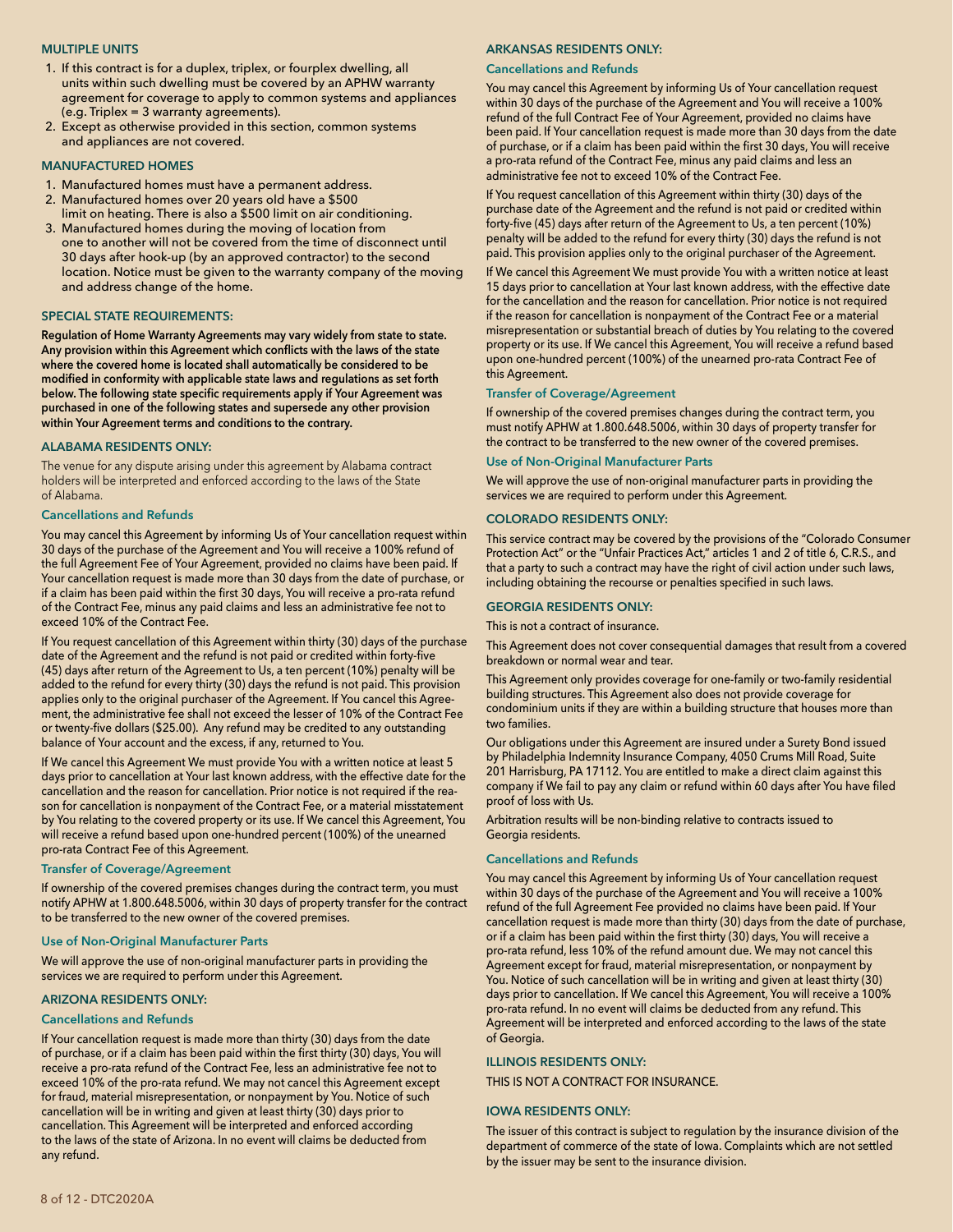#### **KENTUCKY RESIDENTS ONLY:**

This is not an insurance policy; APHW is backed by its Full Faith and Credit. The holder of this service contract shall be entitled to make a direct claim against the insurer upon the failure of the maker to pay any claim within 60 days after the claim has been filed with Philadelphia Indemnity Insurance Company, 4050 Crums Mill Road, Suite 201 Harrisburg, PA 17112.

#### **MISSOURI RESIDENTS ONLY:**

Obligations of the provider under this service contract are backed only by the Full Faith and Credit of the provider (issuer) and are not guaranteed under a reimbursement insurance policy.

This agreement does not cover any pre-existing defects. In order to qualify for coverage, potentially covered items must be fully operational and in satisfactory working condition upon occupancy of the home.

#### **Cancellations and Refunds**

You may cancel this Agreement by informing Us of Your cancellation request within 30 days of the purchase of the Agreement and You will receive a 100% refund of the full Agreement Fee of Your Agreement, provided no claims have been paid. If Your cancellation request is made more than 30 days from the date of purchase, or if a claim has been paid within the first 30 days, You will receive a pro-rata refund of the Contract Fee, minus any paid claims and less an administrative fee not to exceed 10% of the Contract Fee.

#### **Use of Non-Original Manufacturer Parts**

We will approve the use of non-original manufacturer parts in providing the services we are required to perform under this Agreement.

#### **NEVADA RESIDENTS ONLY:**

#### **Cancellations and Refunds**

If You are not satisfied with the manner in which We are handling a claim on the contract, You may contact the Commissioner by calling (888) 872-3234. You may cancel this Agreement by returning the service contract to Us within 20 days of your receipt of the service contract (the "free-look period") and You will receive a 100% refund of the full Agreement Fee of Your Agreement, provided no claims have been paid. If Your cancellation request is made after the free-look period, or if a claim has been paid during the free-look period, You will receive a pro-rata refund of the Contract Fee, less a \$25.00 cancellation fee. If You request cancellation of this Agreement within the free-look period and the refund is not paid or credited within 45 days after return of the Agreement to Us, a 10% penalty will be added to the refund for every 30 days the refund is not paid. This provision applies only to the original purchaser of the Agreement. Any such refund may be credited to an outstanding balance of Your account, and the excess, if any, returned to You. The cost of benefits paid or services provided during the current contract year will be deducted from any refund issued pursuant to the holder's cancellation of this contract. We may cancel this Agreement if the reason for cancellation is nonpayment by You of the Contract Fee, or a material misstatement by You relating to the covered property or its use, an act or omission by You, or a violation by You of any condition of the service contract, which occurred after the effective date of the service contract and which substantially and materially increases the service required under the service contract, however, no such cancellation may become effective until at least 15 days after the notice of cancellation is mailed to you. You will receive a pro-rata refund of the Contract Fee.

#### **THERE IS A 30-DAY WAITING PERIOD FOR: WATER WELL, SEPTIC and THE BUYER OF A FORECLOSURE OR A REPOSSESSED HOME.** There is no coverage

for the seller of a foreclosure or a repossessed home.

#### **NEW JERSEY RESIDENTS ONLY:**

You may cancel this Agreement by informing APHW of your cancellation request within 30 days of the purchase of the Agreement and you will receive a 100% refund of the full Agreement fee, provided no claims have been paid. If your cancellation request is made more than 30 days from the date of purchase, or if one or more claim has been paid, you will receive a pro-rata refund of the Agreement fee, minus the amounts paid by APHW on claims.

If you request cancellation of this Agreement within 30 days of the purchase date of the Agreement and the refund is not paid or credited within 45 days after cancellation of the Agreement to APHW, a 10% penalty will be added to the refund for every 30 days the refund is not paid.

If APHW cancels this Agreement APHW must provide you with a written notice at least 5 days prior to cancellation at your last known address, with the effective date for the cancellation and the reason for the cancellation. Prior notice is not required if the reason for cancellation is nonpayment of the Agreement and/or material misrepresentation or substantial breach of duties by you relating to the covered property or its use. If APHW cancels, you will receive a pro-rata refund of the Agreement based upon the length of the Agreement and the time the Agreement has been in effect as of the date of cancellation.

APHW will approve the use of refurbished, reconditioned, non-original manufacturer parts in performing our obligations under the Agreement. Obligations of the provider under this service contract are backed by the Full Faith and Credit of the provider.

#### **NEW MEXICO RESIDENTS ONLY:**

#### **Cancellations and Refunds**

You may cancel this Agreement by informing Us of Your cancellation request within 30 days of the purchase of the Agreement and You will receive a 100% refund of the full Contract Fee of Your Agreement, provided no claims have been paid. If Your cancellation request is made more than 30 days from the date of purchase, or if a claim has been paid within the first 30 days, You will receive a pro-rata refund of the Contract Fee, minus any paid claims and less an administrative fee not to exceed 10% of the Contract Fee.

If You request cancellation of this Agreement within thirty (30) days of the purchase date of the Agreement and the refund is not paid or credited within sixty (60) days after return of the Agreement to Us, a ten percent (10%) penalty will be added to the refund for every thirty (30) days the refund is not paid. This provision applies only to the original purchaser of the Agreement.

If We cancel this Agreement We must provide You with a written notice at least 15 days prior to cancellation at Your last known address, with the effective date for the cancellation and the reason for cancellation. Prior notice is not required if the reason for cancellation is nonpayment of the Contract Fee or a material misrepresentation or substantial breach of duties by You relating to the covered property or its use.

#### **OHIO RESIDENTS ONLY:**

This contract is non-cancellable by buyer or person entitled to benefits under this contract.

#### **SOUTH CAROLINA RESIDENTS ONLY:**

#### This is not a contract of insurance.

You may cancel this Agreement by informing Us of Your cancellation request within 30 days of the purchase of the Agreement and You will receive a 100% refund of the full Contract Fee of Your Agreement, provided no claims have been paid. If Your cancellation request is made more than 30 days from the date of purchase, or if a claim has been paid within the first 30 days, You will receive a pro-rata refund of the Contract Fee, minus any paid claims.

If You request cancellation of this Agreement within thirty (30) days of the purchase date of the Agreement and the refund is not paid or credited within forty-five (45) days after return of the Agreement to Us, a ten percent (10%) penalty will be added to the refund for every thirty (30) days the refund is not paid. This provision applies only to the original purchaser of the Agreement.

If We cancel this Agreement We must provide You with a written notice at least 15 days prior to cancellation at Your last known address, with the effective date for the cancellation and the reason for cancellation. Prior notice is not required if the reason for cancellation is nonpayment of the Contract Fee or a material misrepresentation or substantial breach of duties by You relating to the covered property or its use. If We cancel this Agreement, You will receive a refund based upon one-hundred percent (100%) of the unearned pro-rata Contract Fee of this Agreement.

If You have any questions regarding this Contract, or a complaint against the provider, you may contact the South Carolina Department of Insurance, 1201 Main St. Ste. 1000, Columbia, SC 29201 or Post Office Box 100105, Columbia, SC 29202-3105, or (800) 768-3467.

#### **Transfer of Coverage/Agreement**

If ownership of the covered premises changes during the contract term, you must notify APHW at 1.800.648.5006, within 30 days of property transfer for the contract to be transferred to the new owner of the covered premises.

#### **Use of Non-Original Manufacturer Parts**

We will approve the use of non-original manufacturer parts in providing the services we are required to perform under this Agreement.

#### **TEXAS RESIDENTS ONLY:**

Any place in the contract where the term "deductible" appears Texas Residents should read this as a "Plan Fee." The Plan Fee varies in amount, as shown on pages 10 and 11, depending on the Plan you selected when you purchased the Warranty, and is the amount You are responsible to pay per repair for covered Breakdowns. NOTICE: YOU THE BUYER HAVE OTHER RIGHTS AND REMEDIES UNDER THE TEXAS DECEPTIVE TRADE PRACTICES-CONSUMER PROTECTION ACT WHICH ARE IN ADDITION TO ANY REMEDY WHICH MAY BE AVAILABLE UNDER THIS CONTRACT.

FOR MORE INFORMATION CONCERNING YOUR RIGHTS, CONTACT THE CONSUMER PROTECTION DIVISION OF THE ATTORNEY GENERAL'S OFFICE,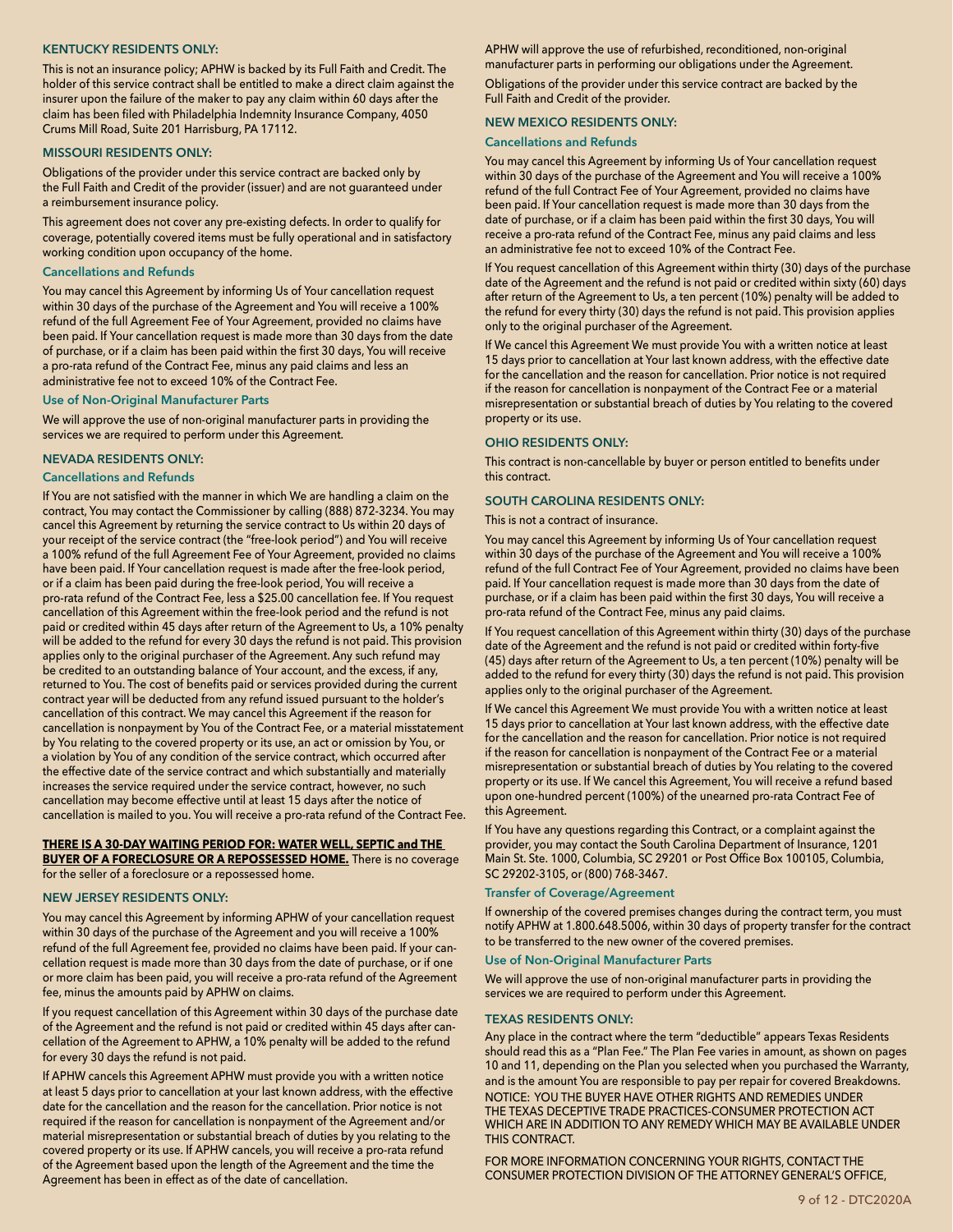#### YOUR LOCAL DISTRICT OR COUNTY ATTORNEY OR THE ATTORNEY OF YOUR CHOICE.

This contract is issued by a Residential Service Company licensed by the Texas Real Estate Commission. Complaints about this contract or company may be directed to the Texas Real Estate Commission at P.O. Box 12188, Austin, TX 78711-2188, (512) 936-3049. The purchase of a residential service contract or home warranty contract is optional and similar coverage may be purchased from other residential service compnies or insurance companies authorized to conduct business in Texas.

#### **UTAH RESIDENTS ONLY:**

This service contract is subject to limited regulation by the Utah Insurance Department. To file a complaint, contact the Utah Insurance Department. Coverage afforded under this contract is not guaranteed by the Property and Casualty Guaranty Association.

#### LISTSECURE® IS NOT AVAILABLE IN UTAH.

Page 7, GENERAL, item 5 is deleted and replaced with; Grounds for cancellation include material misrepresentation, substantial change in risk, and substantial breaches of contractual duties. Notice of cancellation is effective no sooner than 30 days after the delivery or first class mailing of a written notice to you. Cancellation for nonpayment is effective no sooner than 10 days after delivery or first class mailing of the notice.

Items with pre-existing conditions are excluded from coverage; all items on which a claim may be made must be properly installed and fully operational on the effective date of this service contract.

#### **WASHINGTON RESIDENTS ONLY:**

This contract is inapplicable to and does not provide services for items that are prohibited or excluded by Washington law.

#### **WISCONSIN RESIDENTS ONLY:**

#### **Cancellations and Refunds**

This Agreement may be cancelled by the provider only for nonpayment of the provider fee, material misrepresentation by the contract holder to the provider or administrator, or substantial breach of duties by the service contract holder relating to the covered product or its use. In the event of a total loss of property covered by this Agreement that is not covered by a replacement of the property pursuant to the terms of this Agreement, you are entitled to cancel this Agreement without a cancellation fee, less any claims paid.

You may cancel this Agreement by informing Us of Your cancellation request within 30 days of the purchase of the Agreement and You will receive a 100% refund of the full Agreement Fee of Your Agreement, provided no claims have been paid. If Your cancellation request is made more than 30 days from the date of purchase, or if a claim has been paid within the first 30 days, You will receive a pro-rata refund of the Contract Fee, minus any paid claims and less an administrative fee not to exceed 10% of the Contract Fee.

If You request cancellation of this Agreement within thirty (30) days of the purchase date of the Agreement and the refund is not paid or credited within forty-five (45) days after return of the Agreement to Us, a ten percent (10%) penalty will be added to the refund for every thirty (30) days the refund is not paid. This provision applies only to the original purchaser of the Agreement. If You cancel this Agreement, the administrative fee shall not exceed the lesser of 10% of the Contract Fee or twenty-five dollars (\$25.00). Any refund may be credited to any outstanding balance of Your account and the excess, if any, returned to You.

If We cancel this Agreement We must provide You with a written notice at least 5 days prior to cancellation at Your last known address, with the effective date for the cancellation and the reason for cancellation. Prior notice is not required if the reason for cancellation is nonpayment of the Contract Fee, or a material misstatement by You relating to the covered property or its use. If We cancel this Agreement, You will receive a refund based upon one-hundred percent (100%) of the unearned pro-rata Contract Fee of this Agreement.

#### **THIS CONTRACT IS SUBJECT TO LIMITED REGULATION BY THE OFFICE OF THE COMMISSIONER OF INSURANCE.**

#### **WYOMING RESIDENTS ONLY:**

#### **Holding a service contract covering a home in Wyoming: Cancellations and Refunds**

The following terms, restrictions or conditions shall govern cancellation of this service contract prior to the termination or expiration date of the service contract by either the provider or by the service contract holder. APHW shall mail a written notice to the service contract holder at the last known address of the service contract holder contained in the records of the provider at least ten (10) days prior to cancellation by the provider. Prior notice is not required if the reason for cancellation is nonpayment of the provider fee, a material misrepresentation by the service contract holder to APHW or a substantial breach of duties by the service contract holder relating to the covered product or its use.

The contract holder may terminate the contract for any reason.

#### **Arbitration**

The arbitration clause in the main body of this service contract does not apply. In the event of any disagreement the parties may agree to arbitration in a separate written agreement.

#### **CUSTOMER CONTRACT TERMS**

NOTE: See your Contract Agreement for specific contract term.

#### 1. **Renewal Customers**

 Renewal Customer's contract starts upon the expiration of the previous contract terms, and continues for 1 year provided the contract fees have been received. No claims will be accepted by APHW unless the contract fees have been paid per the Renewal Customer's payment plan choice. (SEE PAGE 11)

2. **Direct to Consumer, (DTC),** 

**First-Year Non-Real Estate Transaction Customers** DTC contract starts 30 days post contract acceptance, and will continue for the remainder of one full year provided the contract fees have been received. No claims will be accepted by APHW unless the contract fees have been paid per the Customer's payment plan choice. (SEE PAGE 11)

#### 3. **Ownership Transfer**

If ownership of the covered premises changes during the contract term, please notify APHW at 1.800.648.5006, for transfer of the contract to the new owner of the covered premises.

#### **RENEWAL AND CANCELLATION**

- 1. APHW reserves the right to renew the contract or cancel at our discretion. You will be notified when your renewal is to expire, as well as the plan costs terms and conditions.
- 2. If you have chosen the monthly payment plan, it will be at the sole discretion of APHW to continue the contract. APHW will notify you within 60 days of your contract's expiration, and **the contract will continue for 1 full year upon expiration of the previous contract term**. If you wish to cancel the agreement, you will need to notify APHW in writing, 30 days prior to the end of the contract term. The first payment of your next contract term will serve as authorization for another contract term.
- 3. A. APHW reserves the right to cancel the contract for the following reasons,
	- but not limited to:
	- 1. Nonpayment of agreed contract fees
	- 2. Misrepresentation or fraud concerning any covered item or any other fact related to the agreement
	- 3. Abuse, threatening or harming, or endangering the safety and/or wellbeing of any APHW employee
	- B. This contract may be cancelled:
		- 1. Within the first 30 days of the contract term
		- 2. If agreed upon between APHW and the contract holder
		- 3. If the contract holder is on a multiple payment plan, they can cancel at any time, and the contract will cancel at the end the specific month APHW was notified.

NOTE: In any case in section 3:B, APHW will provide a full refund to the contract holder less service (claims) costs incurred by APHW.

C. If it is agreed to allow the contract holder to cancel after the 30th day, then the contract holder will be entitled to a prorated refund of the paid contract fees for the unexpired term, less a) an administrative fee up to \$45; and b) any service (claim) costs incurred by APHW (collectively the "Cancellation Fees"). APHW will charge a 10% monthly penalty to funds not paid or credited to APHW within 30 days of the return of this contract to APHW.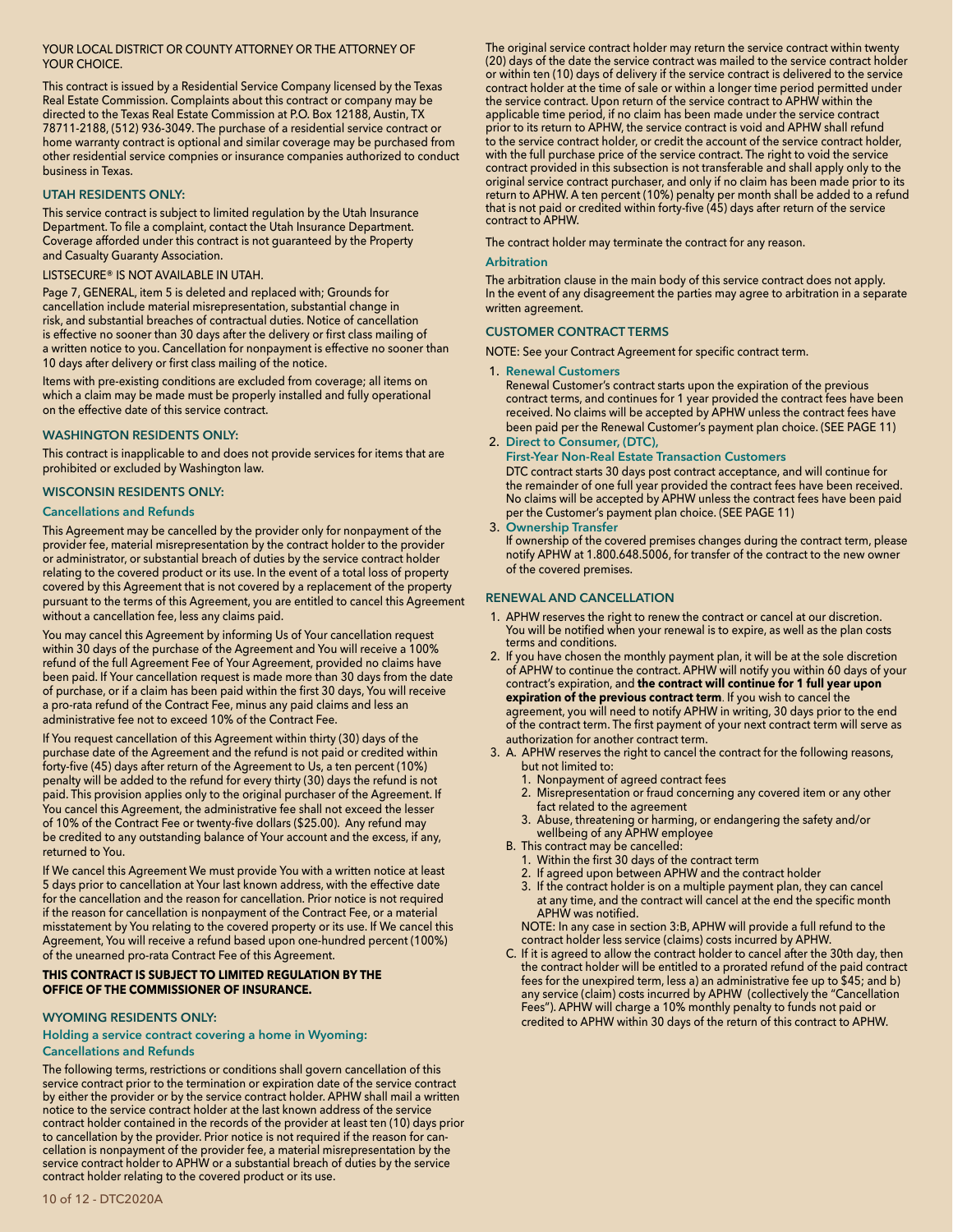

**Contract No: \_\_\_\_\_\_\_\_\_\_\_\_\_\_\_\_\_\_\_\_\_\_\_\_\_\_\_\_\_\_\_\_\_\_\_\_\_\_\_\_\_\_\_\_\_\_\_\_\_\_\_\_\_\_\_\_\_\_\_**

## **Supreme Home Warranty Agreement/Invoice**

**To obtain a contract number call:** 

**P: 1.800.648.5006 | F: 1.888.479.2652 | APHW • 5775 Ann Arbor Rd. • Jackson, MI 49201 | APHW.COM | aphwoffice@aphw.com**

#### **PLAN OPTIONS (Please Check One) One-Year Plan Options:** n \$50 Deductible.................................................. \$559.00 n \$100 Deductible.................................................. \$509.00 n \$125 Deductible.................................................. \$475.00 **Monthly Plan Options:** n \$50 Deductible.................................................... \$46.58 n \$100 Deductible.................................................... \$42.42 n \$125 Deductible.................................................... \$39.58  **HOUSING TYPE (Please Check One)** □ Single/Family □ Condo/Townhouse  $\Box$  Duplex (2 warranties)  $\Box$  Triplex (3 warranties)  $\Box$  Fourplex (4 warranties) n Manufactured Home *Year Manufactured:* \_\_\_\_\_\_\_\_\_\_\_  **UPGRADE PACKAGE (Please Check One) One-Year Payment:** n Preferred Upgrade .............................................. \$140.00 **Monthly Payment:**  n Preferred Upgrade...................................................\$11.67 *Important: If the Preferred Upgrade has been selected and the property is a multiple family dwelling, the upgrade package must be purchased for each unit.* **Name(s)** Property Address No. & Street City State Zip Phone #(s) E-mail(s) Date Contract Begins **YOU ACKNOWLEDGE BY SIGNATURE OR PAYMENT THAT YOU HAVE READ, UNDERSTAND AND ACCEPT THIS SUPREME HOME WARRANTY AGREEMENT INCLUDING ALL SERVICE AGREEMENT TERMS AND CONDITIONS.**  Signature(s) X \_\_\_\_\_\_\_\_\_\_\_\_\_\_\_\_\_\_\_\_\_\_\_\_\_\_\_\_\_\_\_\_\_\_\_ Date \_\_\_\_\_\_\_\_\_\_\_\_\_\_\_\_\_ X \_\_\_\_\_\_\_\_\_\_\_\_\_\_\_\_\_\_\_\_\_\_\_\_\_\_\_\_\_\_\_\_\_\_\_ Date \_\_\_\_\_\_\_\_\_\_\_\_\_\_\_\_\_ **~ Please be sure to fill in all applicable areas of information. ~** IMPORTANT: **FOR SERVICE CALL: 1.800.648.5006. NO PAYMENT OR REIMBURSEMENT FOR SERVICES PERFORMED WITHOUT PRIOR APPROVAL. PAYMENT INFORMATION I wish to pay:**  $\Box$  A full payment for one year of coverage  $\Box$  Monthly payments (Credit Card Only) **Please Indicate Your Payment Method:** n Check or Money Order (Full payment only - Made payable to America's Preferred Home Warranty) □ American Express □ Discover □ MasterCard □ VISA Card Number Expiration Date Security Code\* Billing Address Cardholder Signature *If you have chosen the monthly payment plan, it will be at the sole discretion of APHW to continue the contract. APHW will notify you within 60 days of your contract's expiration,*  \* Security Code from your card  **OPTIONAL COVERAGES (Please Check All That Apply) One-Year Payment:** n Additional Refrigerators .............................................\$50 n Clothes Washer & Dryer ..............................................\$95 n Gas Fireplace..................................................................\$50 n Inground Pool/Spa......................................................\$185 n Jetted Bathtubs............................................................\$125 n Premium/Salt Water Pool/Spa...................................\$345 n Sprinkler System............................................................\$50 n Termite Control..............................................................\$50 n Water Softener...............................................................\$95 **Monthly Payment:** n Additional Refrigerators ..........................................\$4.17 n Clothes Washer & Dryer ...........................................\$7.92 n Gas Fireplace...............................................................\$4.17 n Inground Pool/Spa..................................................\$15.42 n Jetted Bathtubs........................................................\$10.4 2 □ Premium/Salt Water Pool/Spa............................... \$28.75

**PLEASE RETURN THIS ENTIRE AGREEMENT WITH YOUR PAYMENT**

*and the contract will continue for 1 full year upon expiration of the previous contract term. If you wish to cancel the agreement, you will need to notify APHW in writing, 30 days prior to the end of the contract term. The first payment of your next contract term will serve as authorization for another contract term.*

Activate by phone: **1.888.351.3681** or mail this invoice to: **America's Preferred Home Warranty | 5775 Ann Arbor Rd. | Jackson, MI 49201** n Sprinkler System.........................................................\$4.17 n Termite Control...........................................................\$4.17 n Water Softener............................................................\$7.92

Plan Cost .................................... \$ \_\_\_\_\_\_\_\_\_\_\_\_\_\_\_\_\_\_ Option Cost(s) ........................... \$ \_\_\_\_\_\_\_\_\_\_\_\_\_\_\_\_\_\_ **Total....................................... \$ \_\_\_\_\_\_\_\_\_\_\_\_\_\_\_\_\_\_**